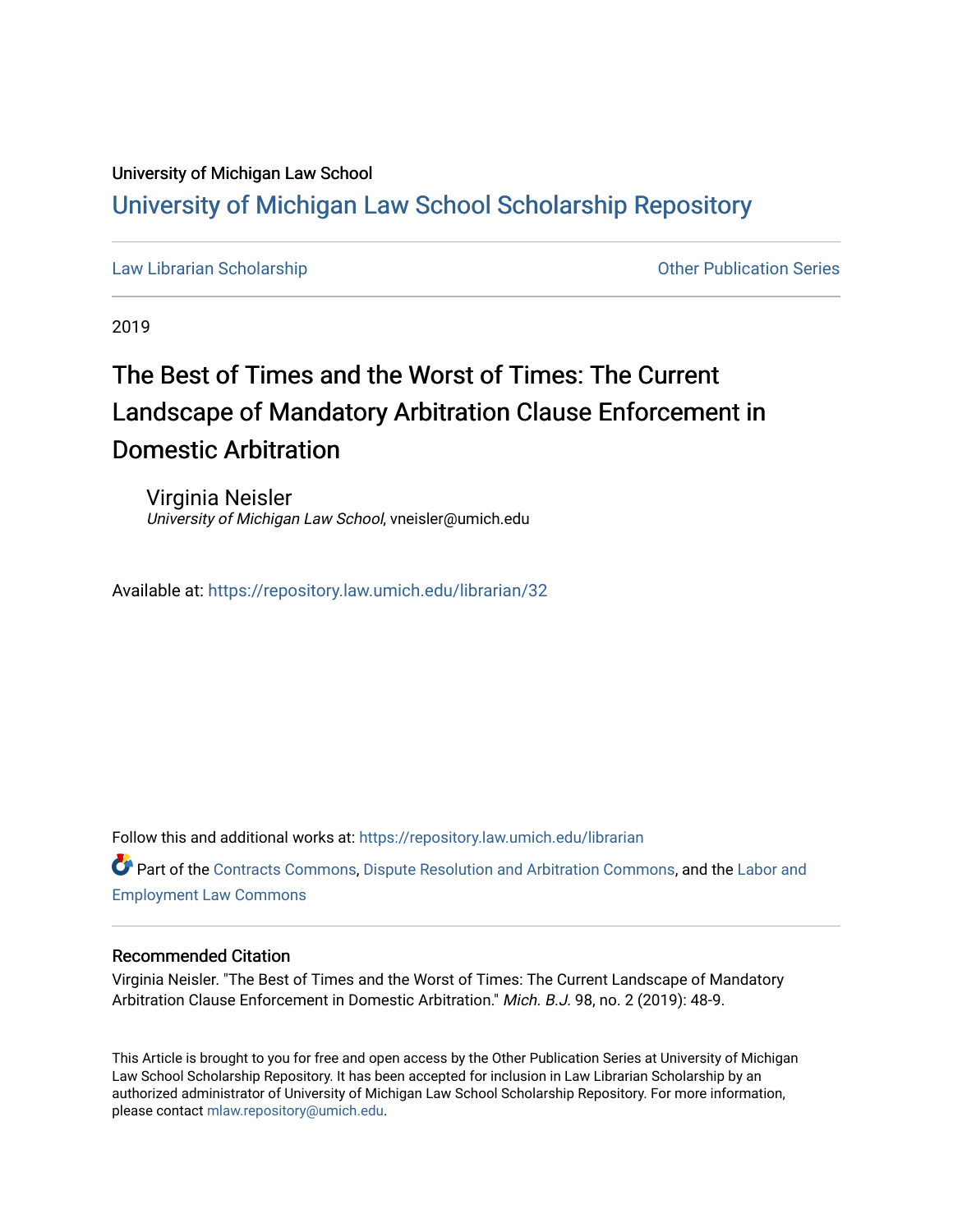# The Best of Times and the Worst of Times

## The Current Landscape of Mandatory Arbitration Clause Enforcement in Domestic Arbitration

By Virginia Neisler

here is nothing new about arbitration, a method of alternative dispute resolution designed to settle disputes more efficiently, cheaper, and faster than litigation.<sup>1</sup> Today, mandatory arbitration clauses are ubiquitous in commercial contracts, social media terms and conditions, employment contracts, and more. These contracts, where one party in the weaker position (often a consumer or an employee) must either accept or reject the terms as written with no power to negotiate, are known as contracts of adhesion.<sup>2</sup> The widespread use of arbitration clauses—specifically, pre-dispute, forced arbitration agreements, often including class-action waivers found in adhesion contracts—has come under pressure. T

#### The criticisms

Critics of mandatory arbitration say the clauses deprive consumers and employees of their rights,<sup>3</sup> give an unfair advantage to large corporations,<sup>4</sup> and provide inadequate recourse for claims of civil rights abuses or sexual harassment.<sup>5</sup> Equifax's response to its major security breach, the fraudulent accounts scandal at Wells Fargo, and the #metoo movement have brought these issues to the forefront of public consciousness. In the legal field, law schools have expressed concern over "Biglaw" firms' use of mandatory arbitration clauses in summer associate contracts,<sup>6</sup> and law student groups have pushed for change.<sup>7</sup> Note that these are not criticisms of arbitration overall, but rather the practice of forcing arbitration in these specific circumstances through use of mandatory arbitration clauses in contracts of adhesion. This practice was expressly not

addressed by the Uniform Law Commission when drafting the Revised Uniform Arbitration Act,<sup>8</sup> which Michigan adopted in 2012.<sup>9</sup> The issue of adhesion contracts was only briefly noted in Michigan's bill analysis.10

#### The law

The Federal Arbitration Act  $(FAA)^{11}$  with its mandate that arbitration agreements be "valid, irrevocable, and enforceable, save upon such grounds as exist at law or in equity for the revocation of any contract"12 is at the heart of the current legal discussion. The FAA preempts state law, making state efforts to limit the use of mandatory arbitration moot.13 Those who favor excluding certain disputes from the reach of the FAA look to the latter half of the excerpted provision: the so-called "savings clause." Proponents of arbitration clause enforcement take a traditional freedom of contract view and read the savings clause narrowly.

#### Recent actions

In July 2014, President Obama signed an executive order banning pre-dispute mandatory arbitration agreements for claims of sexual assault and sexual harassment and

violations of Title VII in new federal procurement contracts over \$1 million.14 Congress officially disapproved the administrative rules passed to implement that order<sup>15</sup> using powers proscribed by the Congressional Review Act (CRA).16

The CRA, employed successfully only once by prior Congresses, has been used to reverse multiple instances of perceived regulatory or executive overreach in President Obama's so-called "midnight rules" in the current session.<sup>17</sup> Additionally, the Consumer Financial Protection Bureau issued a rule prohibiting certain financial institutions from using arbitration agreements that barred consumers from filing or participating in class-action suits.18 Congress, again utilizing the CRA, passed a joint resolution to disapprove of the rule.19

The Supreme Court has also reinforced the FAA's preeminence and shown a preference for enforcing arbitration clauses over the years.20 In June 2018, the Court handed down another pro-arbitration opinion.<sup>21</sup> In *Epic Systems Corp v Lewis*, employees argued that the National Labor Relations Act and the savings clause of the FAA read together should bar enforcement of mandatory arbitration clauses in which employees waived their right to participate in class,

Law schools have expressed concern over "Biglaw" firms' use of mandatory arbitration clauses in summer associate contracts, and law student groups have pushed for change.